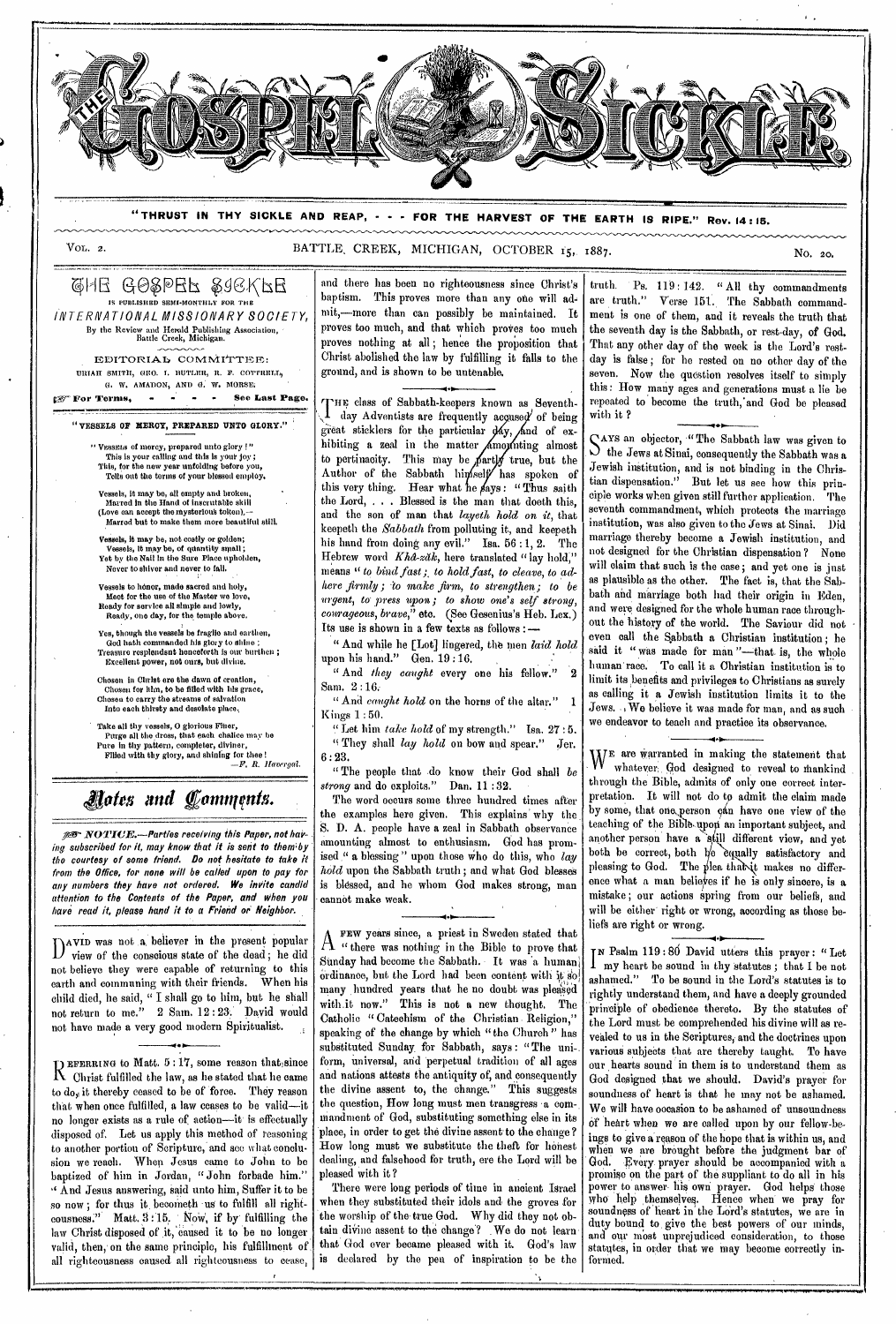*Poctrinal Articles.* 

*"Speak thou the things which become sound doctrine," Titus 2 IT* 

THE SABBATH QUESTION.

GENERAL OBSERVATIONS AND CONCLUSIONS,

### BY G. I. BUTLER.

In our last article we briefly considered the messages of the three angels of Rev. 14, and especially the terrible threatening contained in the third angel's message. It was shown that the third message is now being sounded, and that we are rapidly nearing the time for its closing work. And we may now ask, What is the position of God's true people ? *" Here are they,"* says the third angel, " *that keep the commandments of God,* and the faith of Jesus." They keep them as God gave them, and not as an apostate church changed them. And for that work that church is threatened with wrath without mercy. God's true people will be distinguished by obedience to God in this crisis, and will not follow that power. It would be absurd ,to suppose that when Christ comes he would find his people, who are to be translated alive to' heaven, following the work of this wicked power, in disobedience to God's law. We cannot, therefore, question the fact that the last great reform, the final conflict between truth and error, will be over the law of Jehovah. This issue is reserved as the last great test.

Would any say the issue is an insignificant one ? They cannot truthfully do so. God has ever exalted his law as very sacred. He spoke and wrote it himself. Christ magnified it and called it " honorable." He says, "Till heaven and earth pass, one jot or one tittle shall in nowise pass from the law." In the very last chapter of the Bible, Christ, the Alpha and Omega, declares, " Blessed are they, that do his [the Father's] commandments, that they may have right to the tree of life, and may enter in through the gates into the city." Rev.  $22:14$ . The wise man says, "Let us hear the conclusion of the whole matter : Fear God, and keep his commandments ; for this is the whole duty of man." Eecl. 12 :13. He *says* again, " He that turneth away his ear from hearing the law, even his prayer shall be abomination." Prov. 28 :9. This law is not abolished by tion." Prov. 28:9. This law is not abolished by the gospel, for Paul says, some thirty years after the cross of Christ, "Do we then make void the law through faith? God forbid; yea, we establish the law." Rom. 3:31. This law is of universal application. " Now we know that what. things soever the law saith, it saith to them who are under the law; that every mouth may be stopped, and *all the world*  may become guilty before God." Rom. 3 :19. So we might proceed and fill column after column with just such quotations, showing the immutability of God's " perfect," " holy, just, and good," "spiritual" law. Such are the expressions everywhere to be found in the blessed Bible concerning this law which the Deity promulgated in thunder tones from Sinai's summit, with a voice which shook the earth.

Oh, no I this great conflict in the last days concerning this law which demands the obedience of every man, the transgression of which is sin, is no small affair. The very foundations of morality and true reverence for God are involved in the conflict. This law will be the main point of the struggle. God's holy Sabbath, given to man at the creation of the world, kept for thousands of years by his people the world, kept for thousands of years by his people till changed by the man of sin, will have its proper position in the affections of God's people, who will be translated at the coming of Christ.

The light is shining on this subject already most extensively. The reform connected with the Third Angel's Message in the restoration of the Bible Sabbath is extending to all parts of the earth. It is being published already in the leading languages of the world. Printing-offices for its promulgation are to world. Printing-offices for its promulgation are to be found in the United States, England, Switzerland, Norway, and Australia. Observances of the true Sabbath are more or less numerous in the United States, Great Britain, Ireland, France, Switzerland, Germany, Italy, Russia, Norway, Sweden, Dentark, Holland, Roumania, and in some portions of Africa, South America, Sandwich Islands, Australia, and New Zealand. Its adherents are being rapidly' increased by the extensive circulation Of, publications, and by the active labors of ministers, missionary workers, colporters and canvassers in every part of the globe. There has been a wonderful growth of interest in the Sabbath question in all parts of the

world very recently. It is becoming a live question ; it must and will be heard. We live in an age of investigation, and there is no theological question being agitated to-day more plain or more important than this. Let the good work go on till hoary error is exposed in all its deformity, and precious, blessed truth shines out clearly to all mankind. •

## GOD'S COVENANTS WITH MEN.

### BY U. SMITH.

THE word "covenant" is used to signify, "1. A mutual agreement of two or more persons or parties, in writing and under seal to do, or to refrain from, some act or thing; a contract; stipulation. 2.  $\vec{A}$ writing containing the terms of agreement between parties. . . . 4. (Theol.) The promises of God as revealed in the Scriptures, conditioned on certain terms on the part of man, as obedience, repentance, faith, etc."

These definitions are from Webster ; and as an example of the latter, or theological use of the word, he quotes the declaration of God to Abram, as found in Gen. 17 : 7 : " And I will establish my covenant between me and thee and thy seed after thee in their generations, for an everlasting covenant, to be a God unto thee, and to thy seed after thee."

Considering the definition of the word " covenant, and looking at the condition of man, we can but be impressed with the condescension of God in consenting to enter into such an arrangement with him ; for man never was in any condition to enter into a covenant with his Maker. He could pledge nothing to God, which God, as the Creator, had not before a right unconditionally to demand, and which man, as the creature, was not already under obligation to be-<br>stow. Yet God has condescended to count man's Yet God has condescended to count man's obedience a favor, and attach to it promises which it could never merit.

Let us consider, secondly, God's object in the covenants he makes with men. It can be nothing less than to secure complete harmony with himself on their part, and raise them to the highest degree of perfection and happiness of which they are capable.

The methods adopted to secure these ends next demand attention. As these must have operated from the very beginning of man's existence, we must'look first at the condition in which he was originally placed. He was made upright, surrounded with every circumstance of favor, and told to obey and live. It is not formally stated that a covenant was made with Adam, but, all the conditions and circumstances existing, it is commonly held that such covenant existed. So long as he continued to obey, so long he would continue in God's favor; and, the period of his probation at length ending, he would period of his probation at length ending, have been confirmed in uprightness and immortality; and the object of God in his creation would have been secured. And this being all wrought out on the one condition of obedience, this covenant is called a " covenant of works "—a name perhaps as appropriate as any other under the circumstances.

This plan the enemy of all righteousness undertook to destroy; this object he set himself to defeat. this end he seduced Adam into disobedience, and the " covenant of works " was broken. This covenant, containing within itself no provision for the forgiveness of sin, no remedy for disobedience on the part of man, when it was thus broken, its object was defeated *so far as the particular method* was concerned by which that object was to be secured; namely, by unswerving obedience. But, as we have seen, there can be but one object in view in God's dealings with men; that is, perfect harmony with God and supreme felicity in that relation. And now the important question arises, Could any plan be devised by which this object could be secured by the same parties who had failed under the first arrangement? and if so, under what conditions?

The solution of this problem was the plan of redemption through Jesus Christ—a new covenant called "the covenant of grace ; " the remedial work of Christ being all couched in embryo in the promise that the seed of the woman should bruise the serpent's head. Addressing the serpent, God said : "And I will put enmity between thee and the woman, and between thy seed and her seed; it shall bruise thy head, and thou shalt bruise his heel." Gen.  $3:15$ .

It is important now to consider what place works have in this covenant of grace. Are these to be left entirely out of the account, as some seem to suppose? Inasmuch as the same, result *is* to be reached that was, under the first arrangement, to be secured by works alone, it would seem natural to suppose that

the new arrangement would have some important relation to them. And, further, as the only failure under the first arrangement was a failure on Adam's part to maintain good works, it would seem reasonable to conclude that the new arrangement, being designed to remedy the failure of the first, should

make provision for such a contingency in the future. The measure of good works is the law of God. The standard of righteousness, the test of character, and the detector of sin is the law of God. "By the law is the knowledge of sin." Rom. 3 : 20. " Where no law is, there is no transgression." Rom. 4 :15. " Sin is not imputed when there is no law." Rom. 5 : 13. " Sin is the transgression of the law." 1 John 3 :4. Now Christ is manifested under the covenant of grace, to save his people from their sins, to take away sin, and to atone for our transgressions ; but he does not stop hare; for he takes away the carnal mind, which is not subject to the law of God and *cannot* be (Rom. 8 :7), and gives the spiritual mind, which delights in the law of God. Rom. 7 : 22. From this it appears that every covenant which God enters into with men must be based on the condition on his part of obedience to his law. The theological definition quoted above from Webster, is therefore correct when it places obedience as the first of the terms upon which the promises are to be secured. We cannot conceive that God would engage to bestow favors and blessings upon any one who would not comply with his will.

So deadly was the virus of sin when once admitted, that it took less than sixteen hundred years to corrupt the whole living race of men, with the exception of the family of Noah. In his experience we find the first mention of the word " covenant " in the Scriptures. Gen. 6 :18 ; 9 : 9-16. Eight times the word is used in this connection ; but as this covenant pertained to the one specific purpose not again to destroy the earth by a flood of water, a discussion of it does not enter into our present purpose. It was, however, made with Noah because he and his family alone of all the people on the earth were found righteous in the sight of God (Gen. 7 :1), and hence confirms the general principle above stated relative to the conditions upon which God enters into covenant with men.

Some two thousand years after Eden, we find a covenant brought to view looking in the same direction with the covenants already noticed, made with Adam. This was the covenant made with Abraham and his seed. Gen. 12:1-3; 15:18; 17:7, 8, etc. His "seed" Paul explains to mean Christ (Gal. 3: 16) ; and the promise which God on his part engaged to accomplish, namely, that in Abraham all the nations of the earth should be blessed, the same apostle, writing by inspiration of God under the full light of the gospel, expands into a promise "that he should be the heir of the world." Rom. 4 :13. This can be fulfilled only when he and his seed (Christ and all who are Christ's, Gal. 3 :29) have come into possession of the earth, and all others are cut off. Then will be the time of which both David and Christ speak, when "the meek shall inherit the earth " (Ps. 37 :11; Matt. 5 : 5), and that Peter refers to when he *says* (2 Pet. 3 :13) that the righteous will dwell in the "new earth," for which we according to his promise (Isa, 65 :17) are permitted to look.

When about to make this covenant with Abraham, God expresses the condition on his part in these words : " Walk before me, and be thou perfect." Gen.  $17:1$ , 2. And the Lord told Isaac why he had sworn unto Abraham in the covenant he had made with him, in these words : " Because that Abraham obeyed my voice, and kept my charge, my commandments, my statutes, and my laws." Gen. 26 :5. Again God said of Abraham: " For I know him, that he will command his children and his household after him, and they shall keep the ways of the Lord to do justice and judgment; that the Lord may bring upon Abraham that which he hath spoken of him." Gen. 18 :19. And this he said when alluding to the promise that •" all the nations of the earth shall 'be blessed in him," Verse 18.

While these scriptures show the essential importance of Abraham's obedience in God's dealings with him, we must not overlook another element which shows the relation of faith to the great transaction; and that is, Abraham's faith, which was counted to him for righteousness, and without which he never would have received the promise, any more than he would have received it if he had not obeyed God. When Abraham had no child, and it had passed beyond the power of nature to furnish him an heir, God took him forth and told him to look upon the countless stars of heaven, and then assured him that such should be the number of his seed. "And he believed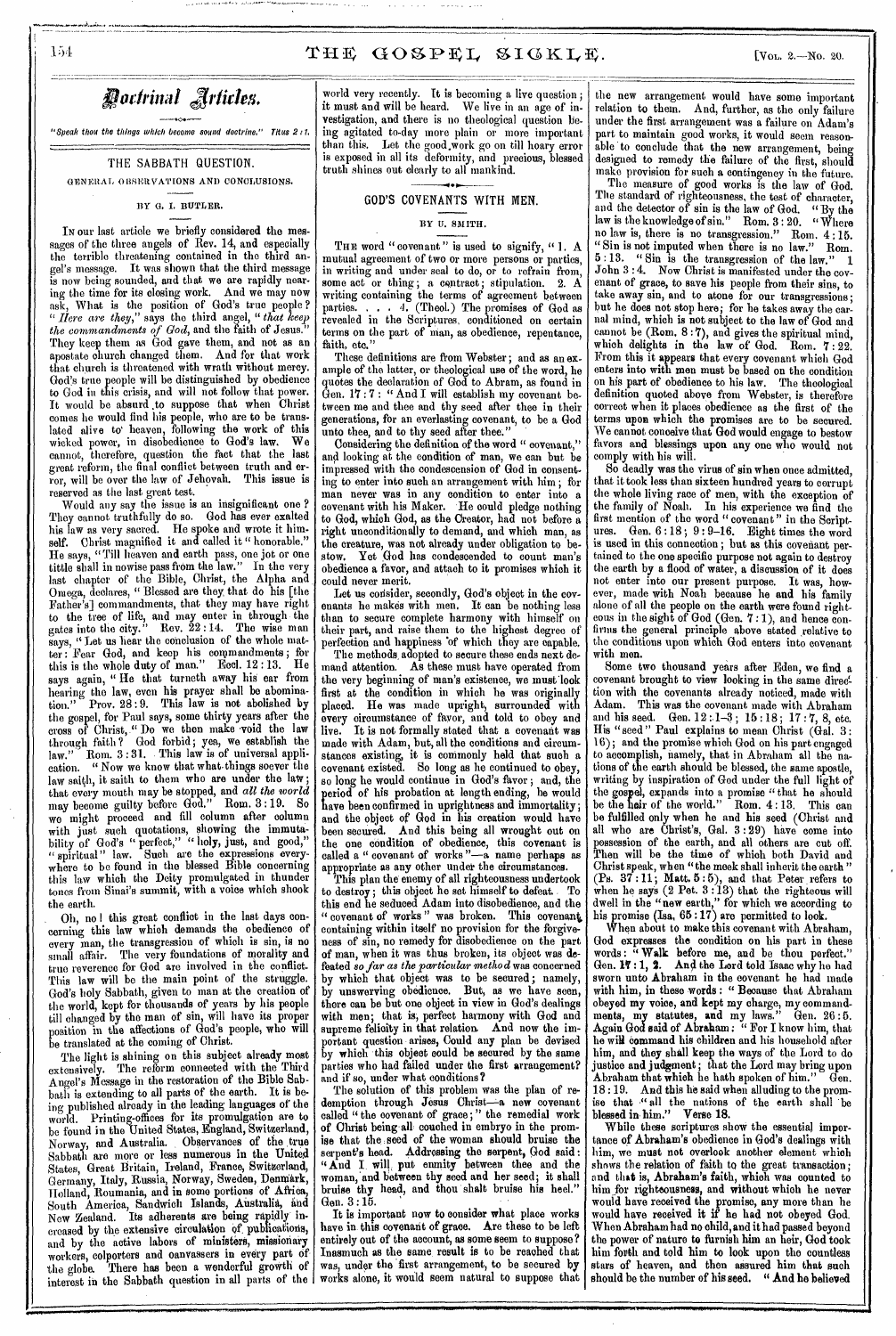## OOTOBER 15, 1887.]  $\mathbf{THE}$   $\mathbf{GOSPEL}$   $\mathbf{SLGKLE}$ . 156

in the Lord," the record continues, " and he counted it to him for righteousness." Gen. 15 : 6. Paul comments largely upon this in Romans 4 and Galatians 3, showing how Abraham, having this faith before his circumcision, might be the father of all the faithful though they be not circumcised, that the righteousness of faith, if they would believe, might be imputed to them also.

James, also, offers an important comment upon this, which should not be passed by. He says : " Was not Abraham our father justified by works, when he had offered Isaac his son upon the altar? &est thou how faith wrought with his works, and by works was faith made perfect ? And the scripture was fulfilled which saith, Abraham believed God, and it was imputed unto him for righteousness : and he was called<br>the Friend of God." James  $2:21-23$ . This is a the Friend of God." James 2 : 21-23. This is a complete statement of the whole question. Faith and works are inseparably connected. By works was faith perfected ; and then it was imputed unto him for righteousness, and he received that highest crown of honor possible to earthly life-the title, " Friend of God."

But hitherto the purpose of God had been gradually unfolded to the race. The covenants rested their prospective blessings upon the promise, and finally upon the oath, of God. But so far as their broad and ultimate application to the whole race of mankind was concerned, they had received no ratification; and this could not be given till the promised Seed should appear, through whom alone the promise could receive its complete fulfillment,

Meanwhile God was to make another covenant with the descendants of Abraham, subordinate and national, to keep them a distinct and separate people till the coming of the Seed, when the world should have reached such an age,.and the plan of God such a degree of development, that the middle wall of partition could be broken down, and the means of grace go forth to reap a harvest indiscriminately from all nations.

A consideration of this point must be deferred to another number.

### REDEEMER AND REDEEMED.-7.

WE have set before the reader the repeated promise of the land made to Abraham and to his seed. And' now we inquire, Did this promise receive its entire accomplishment in Abraham, Isaac, Jacob, and their seed according to the flesh ? Or will the promise have its complete and ultimate fulfillment through Christ in the future immortal. state in the eternal inheritance of all the redeemed ?

The testimony of the holy martyr Stephen is to the point. In his defense before. his accusers lie states that Abraham did not inherit the land of promise. That portion of his appeal which relates to the promise of the land, reads thus : " Men, brethren, and fathers, hearken. The God of glory appeared unto our father Abraham, when he was in Mesopotamia, before he dwelt in Charran, and said unto him, Get thee out of thy country, and from thy kindred, and come into the land which I shall show thee. Then came he out of the land of the Chaldeans, and dwelt in Charran, and from thence, when his father was dead, he removed him into this land, wherein ye now dwell. And he gave him none inheritance in it, no, not so much as to set his foot on, yet he promised that he would give it to him for a possession, and to his seed after him." Acts  $7:2-5.$ 

And as further proof that the promise of the land was not fulfilled to Abraham and to his seed according to the flesh, we quote from Paul to the Hebrews: "By faith Abraham, when he was called to go out into a place which he should after receive for an inheritance, obeyed ; and he went out, not knowing whither he went. By faith he sojourned in the land of promise, as in a strange country, dwelling in tabernacles with Isaac and Jacob, the heirs with him of the same promise; for he looked for a city which bath foundations, whose builder and maker is God." Heb. 11 : 8-10. Please notice

these points ; 1. The apostle here speaks of the place, or the land, which Abraham should after receive for an inheritance. He did not receive it during his mortal life.

2. He sojourned in the land of promise as in a strange country, with Isaac and Jacob who were not inheritors, but simply heirs with him of the same promise.

3. In looking forward to the period when the promised land would be inherited, Abraham saw a city which bath foundations, whose builder and

maker is God. He did not enjoy such a city as this at any time during the period of his long life of one hundred and seventy-five years. Men have builded cities on the earth in past ages, and they have crumbled to decay. But no city has existed on earth of which it could be said that its builder and maker is God. This is evidently the new-earth city which will appear when the curse shall be removed, and 'the dominion of the earth shall be restored to all the redeemed. Rev. 21 :1-3.

The golden city of God will be the grand metropolis of the immortal kingdom when all its component parts shall be brought forth and the entire family of heaven shall be gathered. Then, obedient to the call of the Redeemer—" Come, ye blessed of my Father, inherit the kingdom prepared for you" the redeemed of all ages will come from the east, and from the west, and from the north, and from the south, and sit down with Abraham, Isaac, and Jacob in the kingdom of God.

The gospel of the Son of God was proclaimed to Abraham in the promise of the land to him and his seed ; for this seed is Christ, as argued by the apostle in Gal. 3 :16 : " Now to Abraham and his seed were the promises made. He saith not, And to seeds, as of many; but as of one, and to thy seed, which is Christ." The promise to Abraham that in him all the families of the earth should he blessed, embraces Jesus Christ as the only hope of salvation of men from all the nations, as stated by the apostle in verse 14: "That the blessing of Abraham might come on the Gentiles through Jesus Christ." The faith of Abraham embraces Christ as its glorious object. This is seen in Christ's reply to the Jews, who boasted in Abraham as their father, "Your father Abraham rejoiced to *see* my day; and he saw it, and was glad." John. 8 :56.

The promise of the land, as explained by Paul, was made to Abraham and Christ. But Abraham, though he should be heir of the world through the righteousness of faith (Horn. 4 : 13), was a sojourner in Canaan as in a strange country. He, with all the other examples of faith mentioned in Hebrews 11, " having obtained a good report through faith, received not the promise; God having provided some better thing for us, that they without us should not be made perfect." Verses 39,40.

But when Christ and all the heirs of promise shall take the kingdom upon the new earth, then will Abraham and his seed inherit the promised land. "If ye be Christ's," says Paul, " then are ye Abraham's seed, and heirs according to the promise." Gal. 3 :29. Abraham, the father of the faithful, will be there. Christ, and all his, will be there. Then the promise to Abraham, that he shall possess the land, and that his seed shall be like the stars of heaven, and the sand upon the sea-shore, will have reached its ultimate and complete fulfillment. *— James White.* 

IT is not true that the gospel offers to any man immunity from the consequences of past transgression on condition of repentance and faith. Such a promise would be a very dangerous one, and the granted boon one of more. than doubtful value. Indeed, it would be difficult to conceive of anything more disastrous to the moral well-being of the race, than a provision by which a man might violate the moral laws of life, and still avoid the penalty of the vio-. laced laws by regret, however sincere, or a new moral purpose, however earnest. What the gospel promises is the help of God to any soul which finds itself enmeshed in evil habits, whether of outward conduct or of inward thought, which are the consequences of transgression, and who desires deliverance and an emancipated life. It is the revelation of a law of life setting free from the law of sin and death. No man can neglect the education of his intellectual powers in his youth, and acquire the fruits of culture in his manhood by experiencing knowledge. Neither can a man neglect the education of his moral and spiritual powers, and acquire the fruits of moral and spiritual culture by experiencing religion. He may be horn again, but if he is late born, he must bear, in the immaturity of his manhood experiences, the consequences of his early *fault.—Christian Union.* 

WE sometimes say that we know the meaning of a<br>m, but that we cannot express it. Yet it would term, but that we cannot express it. be truer for us to say that we are unable to express our meaning because we have not a clear knowledge of the subject. That which we know fully we can express clearly. So long as our ideas are confused, our language is likely to be. Clear speaking is a result of clear thinking.—S. *S. Times.* 

# *<i>Che Christian Life.*

*"If any man have not the Spirit of Christ he is none of his,"* 

#### PRECIOUS OINTMENT.

Do Nor keep your box of ointment,<br>Break it o'er your friends to-day ;<br>Do not keep it in the darkness,<br>Half-forgotten, laid away.<br>Little deeds of love and kindness, Don't forget to give them now ; Do n't forget to smooth the pillow Bathe the aching, fevered brow.

Send your flowers to the living ; Do not keep there for the grave— They may comfort some poor mourner, They may strengthen, help, and save. Send them In their fragrant beauty, Show your friendship true and warm ; What would care a rosewood casket ? What would care a lifeless form ?

Hearts there are with burdens laden,<br>B aring bravely toil and eare,<br>Ready to receive your kindness<br>Should yon leave your olntment there,<br>Don't forget the kindly counsel,<br>Don't forget the loving tone ;<br>They will make the cr

All along life's rugged pathway, Stretch your hand and lift your voice, Bringing all your love and kindness, Making every heart rejoice.<br>Keep your olntment ever ready ;<br>Use it freely—there is room ;<br>It will bring you richest blessings,<br>Smooth your passage to the tomb.

• 10

## SWEET LIVES.

*—Selected.* 

"An ! lovely souls like those we've known,<br>Whose lives, one sweet endea or,<br>All crowned with beauty and with bloom,<br>The hand of death did sever,---<br>Their memory, like the new-mown hay, Will linger round us ever."

In "Annals of a Quiet Neighborhood " there is this gem : " 'So for my part,' I said to myself as I walked home, ' if I can put one touch of rosy sunset into the life of any man or woman of care, I shall ,feel that I have walked with God.' "

Walking with God I What a strengthening, comforting, beautiful thought I - God by our side, helping us, guiding us, leading us safely, whether the way be smooth or rough. We cannot, perhaps, be like the mountains, grand, stately, magnificent, seen from afar and admired by the multitude ; but we can be like the grassy dell, with sunshine and refreshment, fragrant with sweet flowers, and jubilant with the songs of birds. The helpfulness in the. family circle, if given in a gentle, unobtrusive way, is a training which rapidly uplifts lives. Those are sweet lives which seek' to remove obstructing thorns from another's rough path ; and there is never a thorn thus removed from the path of another, without a rose being scattered on one's own. Mild forbearance in regard to other people's faults is a necessity to every sweet life; the suppression of unkind words, an-<br>other necessity.

The sunshine of such lives brightens darkened homes, warms chilled hearts, and illuminates groping souls. Indeed, the power of such lives is wonderful. They point out the right path to the wayward feet, and beckon homeward the lost. They hold cups of water to parched lips, and offer the bread of life to human souls. They scatter good seed with generous and never-tiring hand. What a harvest of golden sheaves will be theirs *!—Ohristian at Work.* 

WE do not follow Christ because we wear a crucifix ; we are not Christian martyrs because we put ourselves or are put to occasional inconvenience of a very superficial kind ; we do not keep the ten commandments because we obey the first. Jesus Christ does not call us to a partial pledge. Upon this point he is very severe, both himself and his apostles teach-ing that if we offend in one we offend in all. If we have dishonored our father and mother, we have broken ten commandments in one ; if we have taken that which does not belong to us, we have shattered the decalogue at a blow. Beware of partial morality, sectional respectability, rags and patches of orthodoxy. There are hardly any civilised men who are not apparently good in points. Some have pet commandments which they would not break for the world. Almost every man has chosen one commandment, and thinks in keeping that he is keeping the ten. There are persons who would not steal for the world, yet they would break all the other nine commandments as quickly as they could be handed to them. This is not obedience. It is the worst kind of disobedience.<br>The man who will have nothing to do with the commandfnents at all may take to himself some kind of reputation for grim consistency ; but lie who palters with pledges and histories and vows and moralities, pleases himself, and is not exemplifying a spirit of unquestioning obedience. How, then, does it stand with men to-day *?---Dr. Joseph Parker.* È.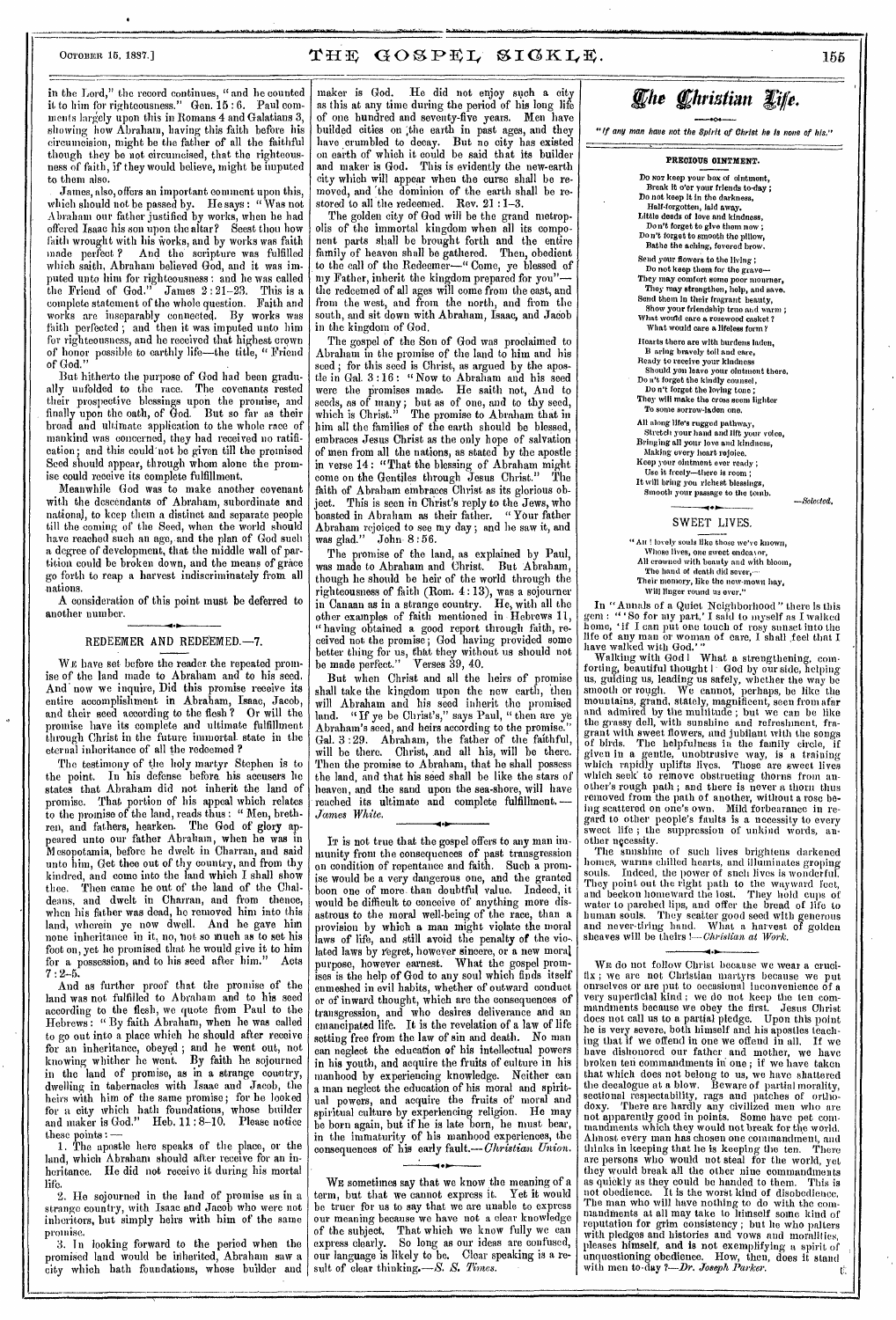## THE GOSPEL SIGKLE.



# WAS MAN CREATED IMMORTAL ?

No BETTER answer to this question can be given than that which is found in the inspired account of man's creation. If any part of him is immortal, it is most reasonable to expect it to be distinctly noted in that account. Indeed, it is utterly unreasonable to suppose that the most noble, and the all important, part of him should be entirely omitted in God's account of his formation, Yet a revelation of an immortal part of man is entirely omitted, not only in the book of Genesis, but in all the Bible. Let us read the record of man's creation: " And the Lord God formed man of the dust of the ground, and breathed into his nostrils the breath of life; and man became a living soul." Gen. 2 : 7.

Mark, it is not said that lie formed man's *body* of dust, and breathed into it a living soul, The *man*  was made of dust ; and when he rdceived through his nostrils the breath of life, the man of dust *became* a living soul. It is simply this : when life was communicated with the breath, the man who had no life before, became a living soul, or creature. Nothing is said of any immortal part. A living soul is not necessarily a never-dying soul. It may die ; and this has proved to be the case with man.

It is not the term " living soul" which distinguishes man from the lower order of animals. These were called by Inspiration living souls before the term is used in respect to man. They were created first, and man, the nobler order, last. In Gen.  $1:20$ , the fishes and fowls are denominated "the moving creature that liath life."- In the margin we learn that the word "life" is from the Hebrew word for soul. Again, in verse 30, it is said, "And to every beast of the earth, and to every fowl of the air, and to every thing that creepeth upon the earth, wherein 'there is life [Hob., *a living soul]* I have given every green herb for meat." So it is not man alone that is a living soul, but the same is true of every living Therefore, if the fact that man became living soul proves him to be immortal, it also proves the same thing of every beast, bird, and reptile. Man's superiority over the lower animals does not consist in the fact that he is a living, soul.

Neither does the breath of life elevate man above the brutes ; for they all have it. Concerning the destruction of man and beast at *the* time of the flood, we read, "And all flesh died that moved upon the earth, both of fowl, and of cattle, and of beast, and of every creeping thing that creepeth upon the earth, and every man ; all in whose nostrils was the breath of life, of all that was in the dry land, died."  $7:21$ , 22. Thus all that breathe have equally the breath of life, that which caused man to become a living soul. The literal Hebrew, as given in the margin, is "the breath of the spirit of life,"

The same word in the original Hebrew or Greek, is sometimes translated *spirit,* and sometimes *breath,*  in our English Bible. Where James says, "The body without the *spirit* is dead," we read in the' margin, *breath,* instead of *spirit.* The death of man is also described in this way : "Then shall the dust return to the earth as it was ; and the ,spirit shall return unto God who gave it." Eccl. 12:7. Again it is described thus: "His breath goeth forth, he returneth to his earth; in that very day his thoughts per-<br>ish." Ps. 146:4. There is perfect harmony in these ish." Ps. 146 : 4. There is perfect harmony in these "Spirit" and "breath" in the two texts are from the same Hebrew word. The latter only adds the fact that in the day the spirit returns to God, the thoughts perish.

Therefore death is the very reverse of the process by which man was created and made a living being. He was formed of dust, and made alive by the breath which God gave him. Life, a thing which God alone can give, was communicated to man with the breath. This being taken away, he returns to dust. The same is true of the lower animals. Of them it is said : "Thou takest away their breath, they die, and return to their dust. Thou sendest forth thy spirit, they are

created." Ps. 104 : 29, 30. In harmony with these texts, Job has the following expression : "All the while my breath is in me, and the spirit of God *is* in my nostrils." Chap. 27 : 8. In explanation of the spirit in the nostrils, the translators give in the margin this note : "That is, *the breath* which God gave Gen. 2:7." And Elihu, the wise counselor of Job and his three friends, *says : "If* he [God] set his heart upon man, if he gather unto himself his spirit and his breath ; all flesh shall perish together, and man shall turn again unto dust." Job 34: 14, 15. There is a theory that the real man does not die at all. But we have seen from the divine record that man was made of dust, and the last testimony quoted says, *"Man* shall turn again to dust," if God take away his spirit, or breath.

It is useless to argue with any who are determined to maintain a theory which they have received through tradition ; but if any one really desires to learn the truth in regard to the "breath of the spirit of life" in man, which leaves him at death, he can learn it from the texts quoted above, and from hundreds of others throughout the Bible. If Eccl. 12 : 7 proves that the spirit which returns to God is a living, conscious entity separated from the body, it proves that the wicked, as well as the righteous, go to God at death ; for it speaks of mankind in general.

One thing more is offered as proof that man was created immortal, and that is, that he was made in the image of God. It is not necessary to discuss the question whether it was the moral or physical image, or both. The argument from it for immortality is this : (1.) Man was made in the image of God ; (2.) God is immortal ; (3.) Therefore, man was made immortal. Syllogisms after this model might be formed to almost any extent. Take one as a sample : (1.) God knows all things, from the beginning to the end of the world ; (2.) Man was made in the image of God ; (3.) Therefore man has all this knowledge. If this is not proof that man is inflnite in knowledge, the other does not prove him to be immortal. Such other does not prove him to be immortal. arguments do prove one thing, and that is, the hopeless weakness of the theory which makes them necessary, and the utter want of Bible proof to sustain it. sustain it.

## ONE MORE DODGE.

WE once met a man whose inventive faculties favored him with a novel device to save the testimony of Acts 20 : 7 to the side of Sunday-keeping. With a great flourish of trumpets he had claimed that the book of Acts set forth the first day of the week as the only Sabbath for this dispensation, and appealed to this passage to prove it. But when confronted with the fact that there is no other record in all the New Testament of a religious meeting on the first day of the week, and that this meeting was not held in the daytime, but in the evening, because there were "many lights in the upper chamber," he was exceedingly loth to give up the idea that this was a day meeting. So to get over the little matter of the " many lights in the upper chamber," he undertook to account for them on the ground that the disciples, for fear of the Jews, had to assemble privately, and bar their doors and *darken their windows* with heavy drapery, so that lights would be necessary even in the daytime ! Thus he would have us understand that the service was held at about the usual hour of Sunday worship, 10 : 30 A. M. But how it was that Paul continued his speech from that hour till *midnight,* he did not tell us, and we are unable to imagine, unless it was that his hearers themselves became so bewildered in that day-darkened room, as to suppose that noon was midnight, and that the writer of the book of Acts was himself'misled in regard to it. Nor can we imagine how Entychus should fall into such a "deep sleep" right there in midday. Nor *did our friend* tell us which side of this heavy curtain Eutychus sat: whether he was on the outside of the curtain, 'having that between himself and Paul while he was preaching, and so fell out of the window, or whether he was on the inside of the curtain, and when he foll out, fell through. the curtain, perhaps taking curtain and all with him.

At any rate, this novel supposition needs to be arranged in some way so that it will not come into direct conflict with truth, to have several mountains of inconsistencies under which it lies buried, removed from it, and to be given at least one leg to stand upon, before it can present any respectable claim to consideration.  $\sigma$ . s.

## THE WORLD'S CONVERSION A FABLE.-NO. 5.

ANOTHER positive proof that the world will not be converted before the coming of Christ, is the clearly revealed fact that the great anti-Christ of prophecy is to have a continued existence in the world until the advent, and is to be destroyed by the blazing glory, the "flaming fire," in which the Lord Jesus shall be revealed from heaven.

This anti-Christian power is foretold in the New Testament as well as in the Old, and consequently acts its part in the Christian dispensation. Therefore, if it has arisen and is to exist to the end of the dispensation, that is, to the second coming of Christ, there is no possibility of the conversion of the world and a temporal millennium this side of that event ; for as long as anti-Christ remains in the world, it is self-evident that the whole world cannot be Christian. If the whole world should unite to the Christian body, none would be left to constitute the anti-Christian<br>body. Therefore, should the conversion of the world Therefore, should the conversion of the world take place before the advent, the "man of sin" cannot, as Paul declares, be "destroyed by the brightness of his coming ;" unless, indeed, he has a resurrection before He comes who has " the keys of death and of hell," that is, the resurrection power.

There can be no doubt with the student of prophecy, that Paul's " man of sin, the son of perdition " is the same power spoken of by Daniel the prophet in chapter 7, as the " little horn," and in the book of Revelation as "the beast." And whoever will compare these several descriptions of this "abomination of desolation" with the history of the world during the gospel age, will find that they point unmistakably to that power whose highest official is the pope of Rome. Its mouth speaking blasphemies, its unparalleled persecution of the saints of the Most High, and the long, period of its reign, being twelve hundred and sixty years, constitute a description which *infallibly* applies to the papal power ; because that no other power has ever existed that fills the description.

Of this power it is said, "But the Judgment shall sit, and they shall take away his dominion, to consume and to destroy it unto the end." Dan. 7:26. This text represents that the dominion, or civil power, of the papacy is taken away a little before the end, and that from that time it consumes away to the end, when, as the following verse shows, the kingdom of God is established, that power being utterly destroyed • from under heaven. (See verse 27.) Paul's testimony harmonizes perfectly with this, and also proves that spoken of by Daniel, is the end of the gospel age, at the second coming of. Christ. Says the apostle, "And then shall that Wicked be revealed, whom the Lord shall consume With the spirit of his mouth, and shall destroy with the brightness of his coming."  $2$  Thess.  $2:8$ . Thus it is proved that the great anti-Christ shall exist to the "day of Christ," and shall be destroyed when he descends to take vengeance on his foes and *save* his people. The present consuming, enfeebled, dying state of the papacy is a sure indication that the end is at hand.

Again, in Revelation 19, the personal coming of Christ is represented in symbolic language, as one coming from heaven upon a white horse, followed by the armies of heaven upon white horses—the holy angels that come with him. At this time, the beast so particularly described in chapter 13, which, as I said before, can represent nothing that ever existed upon earth but the papacy, is still here, and in array against the coming of the King of kings. "And I saw the beast, and the kings of the earth, and their armies, gathered together to make war against Him that sat on the horse, and against his army. And the beast was taken, and with him the false prophet that wrought miracles before him, with which he deceived them that had received the mark of the beast, and them that worshiped his image. These both were cast alive into a lake;of fire burning with brimstone." Verses 19, 20.

Thus it appears that, if we are to have a glorious millennium before the coming of Christ, the beast, with his mouth of blasphemy, if not his horns of power, will remain upon earth through it all, and also the false prophet that deceives the world with his miracles. Deliver us from such a millennium ! Who knows but we are enjoying it now ? The professed Christian world are following the traditions of the beast, and being deceived by the false prophet. And I am seriously inclined to believe that one of the leading deceptions of the false prophet is the doctrine of the world's conversion and a temporal millennium before the coming of Christ. While men aro looking

156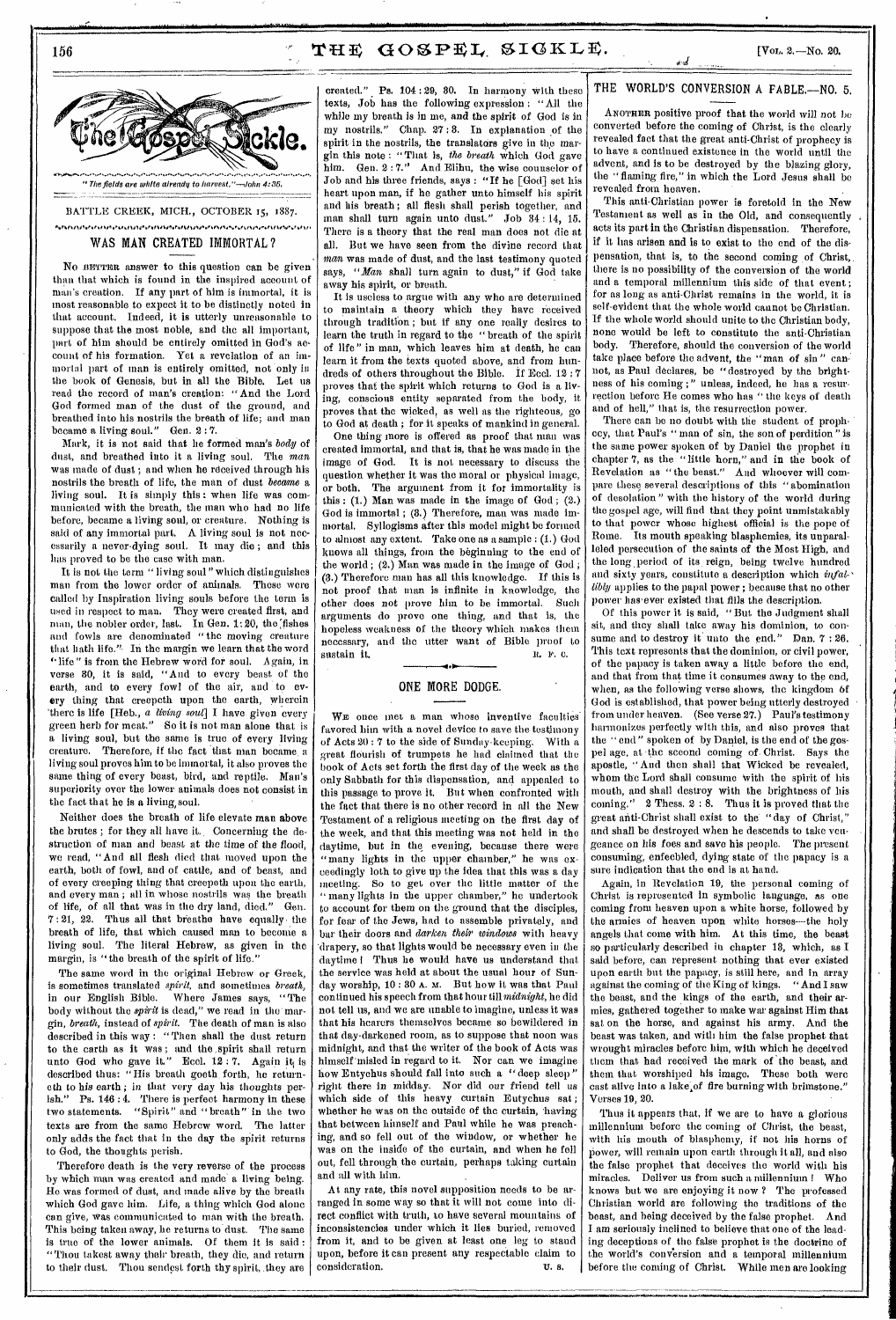for the "good time coming," and finally resolve to fight their way through to it, suddenly the parting heavens reveal the coming of the Son of God, and they find themselves fighting, or attempting to fight, against the King of kings and Lord of lords.

We have proved that so far from the doctrine of the conversion of the world being taught in the Scriptures, it is pointedly contradicted by the prophecies. It is a most deceptive and dangerons doctrine. could be better calculated to deceive men, so that the day of the Lord should come upon them as a snare, or as a thief in the night? And thus it will be, notwithstanding all the thrilling warnings and exhortations of the word of God to watch and escape the danger. And can it be possible that almost every denomination of Christendom, and almost every professed minister of the gospel, are lending a hand to help on this fatal delnsion ? Oh that candid, trnthloving men and women knew (if they could bear the sight) the extent of prevailing apostasy in the professed church of the present day I If the apostle could say, when viewing the beginning of apostasy, "In the *latter times* some shall depart from the faith, giving heed to seducing spirits, and doctrines of devils," well might he exclaim, when, by the Spirit, he saw the culminating point to which this apostasy is now approaching and has nearly reached, "In the last days PERILOUS TIMES SHALL COME."

Awake, dear readers, to the perils which surround yon, threatening to engulf you in irretrievable ruin. Do not sleep over the subject of your salvation, and indulge in delusive dreams of the conversion of the very dregs of humanity, and of a "good time coming," till the thunders of the day of God that shall shake the heavens and the earth, shall awake you to the lamentable fact that "the harvest is past, the summer is ended," and you are "not saved." While mercy lingers, while yet our great High Priest stands before the throne of God in heaven, now is the time to make preparation to stand in that tremendous day which soon and suddenly will burst upon a world ripened in wickedness, and 'upon a professed church wholly departed from her God I 0, hasten to make vour escape later and the second response in the second response of  $\mathbb{R}$ . F. C.

## THE MEANING OF "SEVENTH DAY."

#### EDITOR OF GOSPEL SICKLE :-

In your issue of July 1, under the above head, there is an article taken from the *Light of Home,* professing to be a review of an article of mine. It does that article and . me great injustice. The author, who is one of the editors of the *Light of home,* says :--

"In a recent number of the *Northern Ohristian Advocate,*  the Rev. Wm. Armstrong, in an article on the Christian Sabbath,' says :---

" The principal battle to be fought is in giving the true and plain interpretation of the fourth commandment. . . . This "seventh day" only relates to and is *fixed* by the six days of labor. . . . . The " seventh day " depends upon the day in which the chnrch, or the great body of God's people, begin the days of labor. . . . No one has the right to begin the days of labor for himself; he must, and is the particular day after the church's days of labor.<br>It is the sacred "seventh day," and exalts the church's day<br>above all secular days of the State or traditionary days....<br>He who works on this sacred seventh day, keeps according to the commandment, because it is not the seventh day of the secular week, is a Sabbath-breaker.'

" Now this is most excellent Roman Catholic doctrine, in so far as it appeals to the practice of the church, and it is a wonder that the writer is found in the Protestant ranks. Ile ought to wear the alba and stole, elevate the host, attend the confessional, and follow the other practices of the Roman Catholics, in order to be consistent with his statements."

The part of my article given above is a garbled quotation, and by being separated from the rest of the article, does violence to its spirit and deceives the reader. Far from being so intensely Romish as to turn the writer out of the ranks of Protestantism and relegate him to wearing the stole and alba, elevating the host, and attending the confessional, the doctrine of the article reviewed is guarded by the strongest of all Protestant doctrines, namely, the *individual* right and duty of following God's commandinent and word; even if in doing it he stood alone.

A fuller section of my article for review Would be as follows : "The principal battle to be fought is in giving the true and plain interpretation of the fourth commandment. All the adjectives of number have their meaning from that which precedes them. Jesus said that he would rise the third day ; and Webster defines this word ['third'] as, "The one after two of the same kind;' so that the 'third' in this text has no reference to any other third, or to any day in the secular week. Webster defines 'seventh' as 'one coming after six of the same *kind* or *class.* It cannot refer to any other seventh.'

I go on to give the examples of Sampson (Judges 14 :12, 15, 17), the circuit of the walls of Jericho (Joshua 6 : 14, 15), and the feast of unleavened bread (Ex. 13 : 6 ; 12 : 16); showing that in each case "seventh day" only meant the seventh day after the *six* mentioned in each case. and nothing more ; and I add : "In' the same common-sense way are we to

interpret the language of the fourth commandment. . . . The fourth commandment contains a general principle. . . . God addresses his church, who are at the foot of the mountain. He says : I am the Lord thy God, which brought thee out of the land of Egypt.'  $\text{Six days shaft than labor . . . . The seventh day is}$ the Sabbath.' *According to the principles demonstrated,*  this ' seventh day' only relates to and is *fund* by the six days of labor. We will do violence to *common sense* if we take any other view. The 'seventh day' depends upon the day in which the church, or the great body of God's people, begin the days of labor. Nor is the church limited by the *commandment.* She is not commanded to begin the days on Sunday or Monday ; were that in it, it might have suited the Jewish people, but not all people. It is objected that this is any day, and no day in particular. The objector does not see the force of the general principle : (1) No one has a right to begin the days for himself ; he must, if he would not break the Sabbath, conform to the action of the great body of God's people ; (2) it is a very particular day, and not any day ; it is the day of the commandment, and is the particular day after the church's days of labor. It is the sacred seventh, and exalts the church's day above all secular days of the State or traditionary days. In it the church does all that God does, and should not ask to do more. God worked six days, or periods ; so do we. He rested on the seventh day, or period, after his work '; so do we. He blessed the 'seventh day' after his work ; so do we, He sanctified (separated) this 'seventh day' from the six work-days ; so do we. We keep the whole *letter* of the law, and he who works on this sacred seventh day which the church keeps *according to the commandment,* because it is not the seventh day of the secular week, is a Sabbathbreaker."

The reader will mark that everywhere I found action, not upon church commands, but upon the word of God, which is the very essence of Protestantism. But not satisfied with this care, I further guard my language with words that this writer could not misunderstand : " Does the great body of God's people *keep the commandment ?* I *see* them work six days and rest the seventh. I *follow* them, BECAUSE I *see* that they keep the *letter* as well as the spirit of the law. If they worked seven days and rested the eighth, *I would not follOw them,* but would be *justified* in ALONE *following*  the commandment."

Now, I submit to the reader whether this is such good Romanism that I ought to get a suit at the milliner's and build a confessional box. It is the most ultra Protestantism, in its constant appeal to " the law and to the testimony ;" but especially in making the individual sit in judgment upon the church, compare its action, and refuse to follow it nuless it follows God's word. There is no doctrine of majorities here.

'The writer further paraphrases my words : "This seventh day is no particular day of the week, but is the particular day the majority of you may at any time hereafter choose." Then follows a reference to "gods before me," which has no logic in it, even if this paraphrase were true. Then he adds the assertion *(assertion only)* that Jews and Protestants believed nothing of the kind. But the reader will see that I have not said what this paraphrase makes me say. I do say that this seventh day is the seventh day of the commandment week, the seventh day of which week is, and must be, fixed by the six days of labor.

Failing in his review of my article, he turns to a point nunoticed by me :-

"It is well known that the early Christians, those who were converted on the day of Pentecost, and for some years afterwards, were nearly or quite all Jews, and that these Jewish Christians continued to observe the seventh day of the week as the Sabbath."

He knows very well that I claim that all of these kept Saturday as the day of the synagogue, but also kept Sunday as the Christian day, and that I referred him to " Ruter's Church History," page 29, and to " Neander," page 186. This spoils his argument, namely, that the few Gentile converts ought to have conformed in the day to the Jewish majority ; nor can I perceive in the history of the seventy years after Christ, chron-icled in the New Testament, " the extreme hatred manifested by many of them toward all Jewish customs." Just the reverse seems to be true, for Jewish customs were forced upon all Jewish Christians, and even upon those but half Jewish (for example, Timothy and Paul, Acts 21) ; and a mighty effort was made to force them upon the Gentiles, even against the direct command of the apostles.

No good can ever come from misrepresentation and Tinth never seeks these tools, and dedeception. Tinth never seeks these<br>plores their being turned against her.

### WM. ARMSTRONG. COMMENTS ON THE FOREGOING.

We give place to the foregoing article from Mr. Armstrong, at his urgent solicitation. He feels that injustice was done him in the article that was published in the *Light of Home,* and afterward copied in this paper. Not wishing to give any occasion for offense, we give Mr. A, the benefit of his conviction, and insert his letter entire, in order that our readers may have both sides before them.

The question involved is stated in the heading— " The Meaning of 'Seventh Day.'" Mr. A. lays down a very important principle to which we call special attention, as being a correct basis. He strenuonsly maintains " the individual right and duty of following God's commandment and word," even if in doing so one stands alone. We accept that principle heartily, and ask the reader to decide honestly and in the fear of God, after having read our comments, whether Mr. Armstrong or the writer most closely follows that principle.

There is still another principle laid down by Mr. A. that we fully indorse ; viz., that "the adjectives of number have their meaning from that which pre-His manner of applying this principle is peculiar. He represents God as addressing his church at the foot of Mt. Sinai, and delivering to it, in common with others, the Sabbath law. According to Mr., Armstrong, the Lord then and there committed to his church the right, authority, and power of regulating the day of the week that should be selected as the Sabbath. He says to them, in substance, "You may labor six days, and rest the seventh, beginning this period of labor whenever you see fit. I commit this matter into your hands. to be regulated by you throughont all time. I place only one restriction npon yon; viz., that you shall provide for *six days of labor, to be succeeded by one of rest.* So long as you continue thus to arrange and employ the time, in cycles of seven days each—six of labor, and one of rest,—you will meet the conditions of the Sabbath law that I hereby proclaim." Please re-read what Mr. A. says, and *see* if we do not fairly interpret his meaning.

But let us see what this doctrine will lead to. It will doubtless be granted by all that God would not impose obligations upon his creatures, and leave unsupplied the means whereby they might obtain definite and clearly understood knowledge with regard to those obligations. But according to Mr. A.'s reasoning, God placed an obligation upon the human race with regard to the observance of the Sabbath, making it obligatory upon -them to observe as the Sabbath one day in seven, and then committed to men the right and privilege of interpreting that obligation to the extent of arranging the days of labor and rest. The particular portion of the human race to whom all others are to look for such interpretation of the Sabbath obligation, is designated by Mr. A. as God's true church. Has Mr. A. reflected that there may not be unanimity of sentiment as to what body of people is entitled to be called God's true church? Has he reflected that nowhere in God's word is it stated that this matter has been left to the church to decide ? Has he reflected that there exists only his own assertion as evidence that God ever committed such a charge to his church ?

In Isa. 8:20 there is given a sure test whereby we may know of the truth and validity of the claims put forth by any individual : "To the law and to the testimony ; if they speak not according to this word, it is because there is no light in them.'

The Sabbath law as spoken by Jehovah from Sinai reads thus : "Remember the Sabbath day to keep it holy ; six days shalt thou labor and do all thy work ; but the *seventh day is the Sabbath of the Lord thy God;*  in it thou shalt not do any work, thou, nor thy son, nor thy daughter, thy man-servant, nor thy maid-servant, nor thy cattle, nor thy stranger that is within thy gates ; for in six days the Lord made heaven and earth, the sea, and all that in them is, and *rested the seventh day;* wherefore the Lord blessed the Sabbath day, and hallowed it."

The Lord speaks of something that is already his —" the seventh day *is* the Sabbath of the Lord thy Had he left it for his church to select that day, the commandment should read thus : "Whatever seventh day you select and designate as such, will thereby become the Sabbath of the Lord thy God." These are the words that Mr. Armstrong would put info the mouth of the Lord.

Why did the Lord bless and hallow the Sabbath day ?—Because that in it he had rested. Thus we are taken back to creation for the institution of the Sabbath, which we conclude Mr. A. will accept. The record of the institution of the Sabbath is this : "And God blessed the seventh day and sanctified it." To sanctify is "to separate, set apart, or appoint to a holy, sacred, or religions use."-- Webster, Thus it is holy, sacred, or religions use."-Webster.

**0.00 (1111••1011.N.Pli•**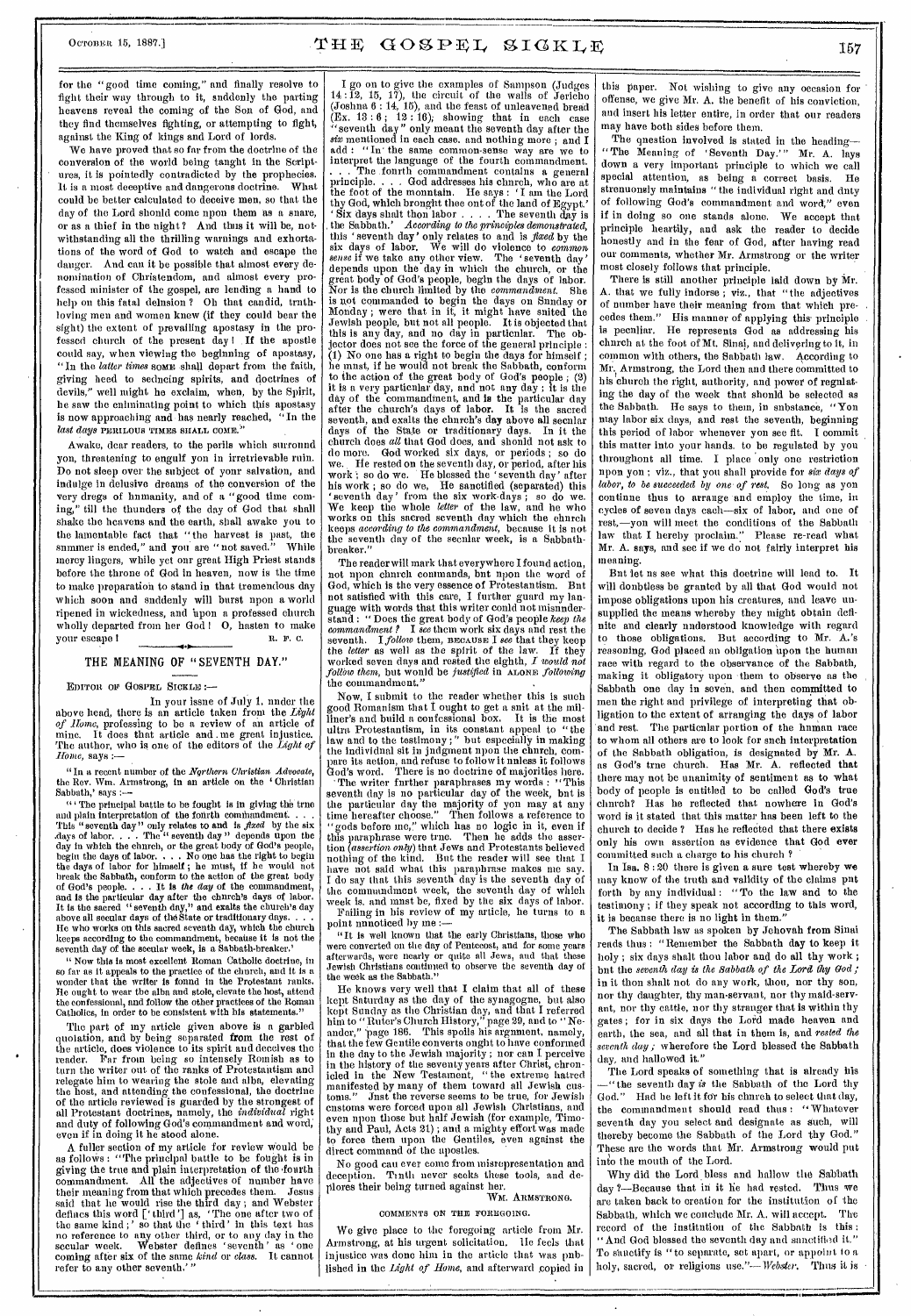evident that the sanctifying had reference to future time, for time that has already passed cannot be set apart for any use whatever. What was it that God thus sauctified,—set apart, separated, and appointed to a holy, sacred, and religious use ?—It could be nothing more nor less than each and every recurring seventh day of time, each and every septenary anniversary of the day upon which he rested. But Mr. Armstrong says not so ; but that it was whatever day His church might afterward select.

It would be interesting to know whether Mr. A. claims that God originally committed to Adam and Eve the privilege of numbering and arranging the six days of labor and one of rest. If he could intrust that prerogative to his church 2500 after the fall, it Would seem that he could intrust it to Adam before he sinned. And if he did commit this matter to Adam, the question arises, *When* did he do so ?— Manifestly not until after the Sabbath was instituted. Adam was created on the sixth day ; the next day was the seventh, and whatever information the Lord gave to him regarding the institution of the Sabbath, it is reasonable to suppose was given at least as early as .the first day of the second week of time, which was the third day of Adam's existence. As " the Sabbath was made for man" (Mark 2 : 27), it is reasonable to conclude that he was made aware of that fact as soon as it was instituted. As Adam proceeded to obey the Sabbath law, even upon the basis set forth by Mr. Armstrong, he could not do otherwise than begin to number his six days of labor with the first day of the second week of time. Thus it would occur that when he came to the seventh day, he would celebrate it as the Sabbath ; and, mark, this day would also be the first septenary anniversary of the day on which the Lord himself rested. Thus Adam and his posterity would continue to observe the numbering of the days in cycles of seven, and each recurring seventh day would also be a septenary anniversary of the day upon which the Lord rested. It could not be otherwise.

Now we ask, How would it be possible for a change to be made by God's church, in the day selected as the Sabbath, and it still observe, the Sabbath law ? The law is, *six days of labor* succeeded by *one of rest.* In any event, a change in the day selected as the Sabbath would involve a violation of the command *"six days shalt thou. labor;"* for in selecting another day the period of labor must necessarily be lengthened, or else shortened, when the change is made, or else two days in succession would have to be observed as Sabbaths.

To illustrate: God committed the Sabbath law to<br>is true church at the foot of Mount Sinai. They his true church at the foot of Mount Sinai. began the numbering of the days according to the conditions of the command (accepting Mr. Armstrong's interpretation), and settled upon what is now known as the seventh day of the week, commonly called Saturday, as the Sabbath. As time passed along, a point was reached when it seemed advisable to drop the day selected at that time, and take the day following as the Sabbath, viz., Sunday. The reader will see at once that it could be done only by having one period of *seven* days of labor, or else at one time in the experience of the church, two days in succession would have to be observed as Sabbaths. In any event, the principle of the Sabbath law would be violated.

In adopting the new day, the first in the series would necessarily come after *seven* days of labor, instead of six, as the law prescribes, or else it would immediately follow a day of rest. Thus in no way would it be possible to get a new order of Sabbaths started without doing violence to the fundamental principle of the Sabbath law. And if the first of a series is wrong, all others, being dependent upon the starting point, must be wrong also. If the celebration of the first of this new order of Sabbaths was not upon a day sanctioned by the Sabbath law,—and that it was not we think all, even Mr. Armstrong himself, must see,—then the continued observance of the septenary anniversary of that day for any number of years that could be named, would not rectify the error. The continued repetition of an offense can never establish the act as righteous.

Thus according to Mr. Armstrong's own interpretation, there has been no possible opportunity for a legitimate change in the 'day selected as the Sabbath, since God proclaimed his law from Sinai. The conclusion is incvitable, that if we find any day other than that selected by God's church after receiving the law at Sinai, claiming to be the Sabbath of the Lord, it is en imposter, and obtained its position through fraud, and by violation of the Sabbath law. What is the situation ? We find a day, commonly

called Sunday, the first day of the week, claiming to be the Sabbath of the fourth con.mandment, and to have become such by a change that was made at least 1600 years after the law was given at Sinai (we give the reader the benefit of the earliest claims for Sunday sacredness). This "first-day-of-the-week Sabbath" does not claim to be the day of the week that was selected by God's church at Sinai as the Sabbath, but claims to be the one following that. And we find Mr. Armstrong championing this new day, and at ,the same time laying down an interpretation of the Sabbath law which proves it to be an imposter, and as having obtained its position by a violation of that law..

Mr. Armstrong says that if he should see the church laboring seven days and resting the eighth, he would not follow it, but be justified in alone following the commandment. Now he must acknowledge that when the change was made, the church *did* labor seven days and rest the eighth ; or else he will have to take the other horn of the dilemma, and claim that it rested two days in succession. We are unable to see that one position is preferable to the other. We do not think that he will claim that one violation of the Sabbath law was permissible, and that a new order of Sabbaths built up on that violation will answer the requirements of Sabbath law. Hence, according .to his own statement, we do not see how he can do otherwise than to abandon the observance of the spurious day, and accept the genuine. Should he do so, it would give us great pleasure. **a. iv. u. d. w. M.** 

## LAW, GRACE, AND TRUTH.

"Fox the law was given by Moses, but grace and truth came by Jesus Christ."

Many interpret this text in this manner : Moses and those living in his time knew nothing of grace and truth, while Christ and his followers have nothing to do with the law. That such an interpretation is faulty, is evident from the following considerations :-

1. Moses followed the Lord ; this was faith. He drank of the spiritual Rock, which was Christ. 1 Cor. 10 : 4.  $\sqrt{B}$ y faith Moses, when he was come to years, refused to be called the son of Pharaoh's daughter ; choosing rather to suffer affliction with the people of God, than to enjoy the pleasures of sin for a season ; esteeming the -reproach of Christ greater riches than the treasures in Egypt, for he had respect unto the recompense of the reward." Yea, he endured, as seeing Him who is invisible. This, certainly, was. God's grace and truth that sustained and guided him, and this was the same grace and truth which were revealed by Jesus Christ. Christ, the true light, not only reveals sin, but also shines even unto the north, the south, the east, and the west. His light shines not alone from Bethlehem and Calvary into the future, but also back into the past.

2. God's grace and mercy were announced to Israel and Moses, and indeed all God's servants obtained mercy from the Lord. " And it shall come to pass, when he crieth unto me, that I will hear ; for I am gracious." Ex. 22 : 27. "And the Lord said unto Moses, I will do this thing also that thou hast spoken : for thou hast found grace in my sight, and I know thee by name. And he said, I beseech thee, show me thy glory. And he said, I will make all my goodness pass before thee, and I will proclaim the name of the Lord before thee ; and will be gracious to whom I will be gracious, and will show mercy on whom I will show mercy." Ex. 33 : 17-19. And again it is said : "And the Lord passed by before him, and proclaimed, The Lord, The Lord God, merciful and gracious, long-suffering, and abundant in goodness and truth, keeping mercy for thousands, forgiving iniquity and transgression and sin.' 34 : 6, 7.

The blessings of the Lord were proclaimed to Israel as well as the curses. "On this wise ye shall "On this wise ye shall bless the children of Israel, saying unto them, The Lord bless thee, and keep thee ; the Lord make his face shine upon thee, and be gracious unto thee ; the Lord lift up his countenance upon thee, and give thee peace. And they shall put my name upon the<br>children of Israel: and I will bless them." Num. children of Israel ; and I will bless them."<br> $6:28-26$ . The blessing belonged to the belief The blessing belonged to the believer and the curse to the unbeliever and ungodly, just the same as they do in our day under the new covenant. God is the same yesterday, to-day, and forever, the Father of light, who changeth not. " God is no respecter of persons ; but in every nation he that fear-

**......101.1.1taise.Weembasegulor 4.1411111.** 

eth him, and worketh righteousness, is accepted with him." Acts 10:34. 35. Acts 10 : 34, 35.

3. Moses wrote concerning Christ : " The Lord thy God will raise up unto thee a Prophet from the midst of thee, of thy brethren, like unto me ; unto him ye shall hearken." The Lord said unto Moses : "I will raise them up a Prophet from among their brethren, like unto thee, and will put my words in his. mouth ; and he shall speak unto them all that I shall command him. And it shall come to pass that whosoever will not hearken unto my words which he shall speak in my name, I will require it of him." Deut. 18 : 15, 18, 19.

4. Christ did not abolish the law, but' established it. Matt. 5 :17-19.

5. Christ explained to his disciples what was written concerning him in the Scriptures, by Moses and the prophets. Luke 24 : 27.

6. Christ and Moses are not opposed to each other. They were seen, also Elias, on the mount of transfiguration, and conversed in perfect harmony. Yea, they held sweet counsel together, and talked of Jesus' departure from the earth, which he was to fulfill at Jerusalem. Luke 9 : 30, 31. The above-mentioned text simply denotes that the law was given by Moses. He was the instrument which God used among men to proclaim his law. But grace and truth came by Jesus Christ. If he had not come to this earth, then no man could have been saved. Then could neither Moses or any other have found grace in the sight of the Lord.

So, then, this is a sound and good doctrine, that grace shines from the cross of Christ to all, nations, both to them that lived before he came in the flesh and to those who have lived since. " Neither is there salvation in any other ; for there is none other name under heaven given among men, whereby we must<br>be saved," Acts 4:12.—John G. Matteson. be saved." Acts 4.: *12.—John G. Matteson.* 

# *Eemperance &nook*

### THE VICTORY OVER APPETITE.

"Krrow ye not that they which run in a race run all, but one receiveth the prize? So run, that ye may obtain. And every man that strivoth for the mastery is temperate in all things. Now they do it to obtain a corruptible crown ; but we an incorruptible." 1 Cor. 9 : 24, 25.

Here the battle between self-control and selfish indulgence 'is set forth. There is work for us to do, stern, earnest work, to decide which shall obtain the mastery. All our habits, tastes, and inclinations should be in accordance with the laws of health and life. By this means we may secure the very best physical conditions,' and have mental clearness to discern between the good and the evil.

There are many expensive indulgences that are 'at the same time very injurious. They derange the digestive organs, and destroy the appetite for simple, wholesome food, and sickness and suffering are the result. With dyspepsia and its attendant evils comes the loss of a sweet disposition. There is irritability, fretfulness, impatience ; and harsh, unkind words are spoken, which may result in the loss of a dear friend. Thus the books of heaven show loss in many ways.

God is not unwilling that we should enjoy the blessings of life: He has placed in our hands abundant means for the gratification of natural appetite. In the products of the earth there is a bountiful variety of food that is both palatable and nutritious, and of these articles we "may freely eat." We may and of these articles we "may freely eat." enjoy the fruits, the vegetables, and the grains which our benevolent heavenly Father has provided for our use, without doing violence to the laws of our being. Such a diet will nourish the body, and preserve its natural vigor, without the use of artificial stimulants and luxuries.

Intemperance commences at the table, in the use of unhealthful food. After a time, as the digestive organs become weakened, the food does not satisfy the appetite, and there is a craving for more stimulating food and drinks. Tea, coffee, and flesh-meats produce an immediate effect, and are freely indulged in. Under their influence, the nervous system is excited, and in some cases, for the time being, the intellect seems to be invigorated, and the imagination to be more vivid. But there is always a reaction. The nervous system, having been unduly excited, borrows power for present use from its future resources; and all this temporary invigoration of the system is followed by depression. The appetite, educated to crave something stronger, soon calls for tobacco, wines, and liquors.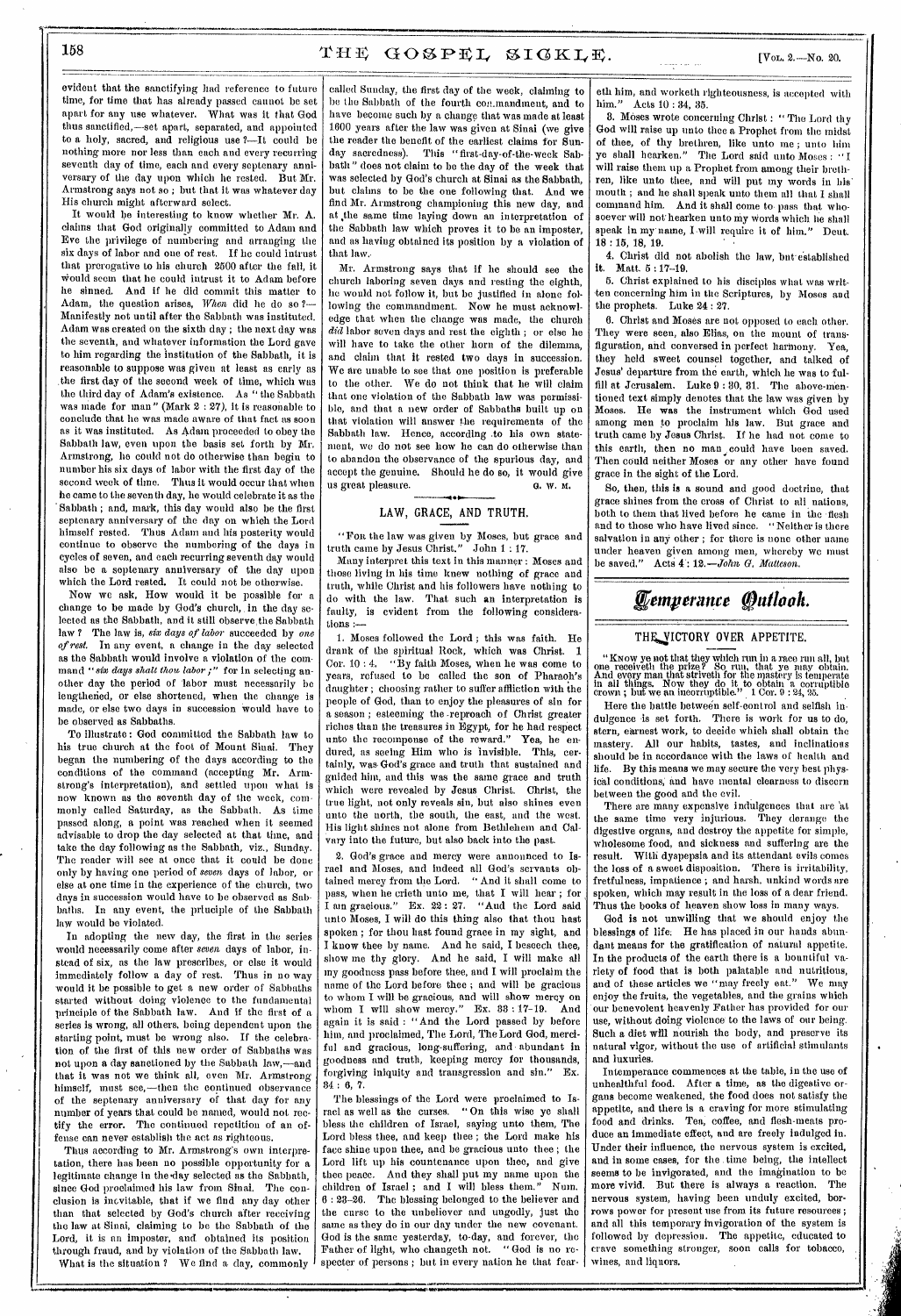# OCTOBER 15, 1887.]  $THE GOSPEL SIGKLE$ . 159

The more the appetite is indulged, the more imperative are its demands, and the more difficult it is to control. The more debilitated the system becomes, and the less able to do without unnatural stimulants, the more the passion for these things increases, until the will is overborne, and there seems to be no power to deny the unnatural craving.

We are to be temperate in all things. Not only should wo be careful to exercise judgment in the selection of proper food, but strict temperance in eating and in drinking is essential to the healthy preservation and vigorous exercise of all the functions of the body. But intemperance in eating, even of healthful food, will have an injurious effect upon the system, and will blunt the mental and moral faculties.

Parents are many times responsible in this matter. They educate the tastes of their children by indulging them in the use of unhealthful articles. They permit them to eat rich pastries and highly'seasoned food, and to drink tea and coffee. They are thus laying the foundation for perverted appetites, and ruining the health of their children. They should help them in this respect, and not place temptation in their way.

Frequently mothers permit their children to eat candy and sweetmeats, and the habit thus formed, besides involving an unwise expenditure of money, is ruinous to the health. One mother said to me, as she placed a package of candy in her child's hand, "It is only five cents' worth." It was a very poor quality of candy, and highly colored. The child looked in my face with much interest, to see how I regarded the matter. Said I, "The lessons in the selfish indulgence of taste which you are giving your children, are setting their feet in an evil path. You, as their guardian and teacher, should be helping them to overcome. You should be teaching them to cease to do evil and to learn to do well."

Besides the injury that is done to the health, these indulgences of taste are in the end expensive. Though but a trifle may be spent at each time, they soon aggregate quite a sum ; and this money might be spent for some useful purpose, or be given to the cause of God. Will you ponder these things, my Christian for some useful purpose, or be given to the cause of friends, and see if you cannot, by self-denial, and the better health that will come with the better habits, accomplish more with your life than you have done hitherto ?

Christian women can do much in the great work for the salvation of others, by spreading their tables with only healthful, nourishing food. They can educate the tastes and appetites of their children ; they can form in them habits of temperance in all things, and encourage benevolence and self-denial for the good of others. The moral sensibilities of Christians should be aroused upon this subject, that they may help those who are so weak in self-control as to be almost powerless to resist the cravings of appetite. If we could realize that the habits we form in this life will affect our eternal interests, we would be much more careful than we now are; and by our example and personal effort we might be the means of saving many souls from the degradation of intemperance and crime, and the consequent penalty of death.

Here is the battle before us, to subdue self and be temperate in all things if we would secure the incorruptible crown of immortal life. The prize is Within our reach, and every one may win it who will strive lawfully. But how many who have had precious opportunities and great light and privileges, seem devoid of reason in regard to the purpose of life, and fail to realize the shame and confusion that will be theirs when they shall receive sentence according as their works have been! They might rise intellectually and morally if they would govern themselves; but this they will not do, for they love self supremely.

The lives of such persons are a shallow pretense. They do not aim at any high standard in personal charaeter ; but their attention is taken up with matters of dress, style, personal appearance, equipage, and sensuous enjoyment. Reproof and warning are refused or, tlisregarded. They do not, like the effort it would require,, and so make no exertion, to change their course. After looking in the mirror, they for- · get what manner of characters they found represented there, and pursue their accustomed round of folly, which they call freedom and enjoyment. They do not understand righteousness. If they would for a time change their course of action, and live a selfdenying, godly life, being temperate in all things, they WOW -14%0 Wisdom, stiiengthrand power to live a noblO, 'usgtliqfe'.` ' ' ' • • •

a noble, useful life. The state of the state of the state of the state of the state of the state of the state of the state of the state of the state of the state of the state of the state of the state of the state of the s less age, we must daily have the spirit of Christ. But

•

he is willing to bestow it upon those who range themselves under his blood-stained banner, fighting the battles of the Lord. There are precious victories to gain ; and the victors in this contest against appetite and every worldly lust, will receive a crown of life that fadeth not away, and a blessed home in that city whose gates are of pearl and whose foundations are of precious stones. Is not this prize worth striving for ? Is it not worth every effort that we can make ? Then let us so run that we may obtain.—Mrs. E.  $G$ . White,

—The testimonies of a number of distinguished physicians of England are, that in cases of fever they lost twenty-three per cent when alcohol was used, and only five per cent when it was not used.

# *gales from file 4ield.*

### "The field is the world."

**that "Brief mention of work done and results accomplished** by Seventh-day Adventists, in different parts of the field, according to reports received since our last issue :—

VERMONT.—Thirteen converts were baptized at the camp-meeting held at Vergennes.

NEW YORK.-The annual camp-meeting held at Utica was largely attended, and successful.

-A series of meetings held at Bangor resulted in the conversion of nine worthy persons.

COLORADO.—The State camp-meeting at Greeley was quite successful ; ten converts were baptized.

CALIFORNIA.—Meetings held at Alita, San Luis<br>Obispo, and in Monterey county, result in eighteen converts.

NEVADA. —The camp-meeting for this State was held at Reno, and was well attnded ; nine converts were baptized.

INDIANA.—Nine converts baptized at Boggstown and added to the church ; two new believers reported at La Fayette.

WISCONSIN.—Meetings held at Merton and North Lake awaken considerable Interest, and result in the conversion of some.

KANSAS.—A camp-meeting held at Stockton a few weeks since was well attended, and successful ; thirty converts were baptized.

DENMARE.—E. G. Olsen reports interesting meetings at Frederickshavn, where fourteen persons have recently embraced the faith.

NEw ZEALAND.—A new church has recently been completed at Auckland, where the interest to learn more of the truth is still growing.

TEXAS.—The number of believers at Black Jack Grove has been increased to forty-eight ; meetings held at Campbell awaken considerable interest.

ILLINOIS. —At the State conference recently held at Springfield, it was voted to raise \$50,000 to purchase a site and erect a mission house in Chicago.

DAROTA.—Five additional converts reported at Spearfish ; church at Lakeside recently received seven members; two converts were baptized at Millbank.

AUSTRALIA,—E. J. Burnham gives an encouraging, report of the work in this far-off land ; several have embraced the faith at Castlemaine, where meetings have been held.

OHIO.-At the annual State conference held at Cleveland, ten ministers and seven licentiates were commissioned to engage in public labors in behalf of the cause the ensuing year.

Eunopm—L. R. Conradi reports that fifteen believers were recently baptized at Dionne, Switzerland ; twenty-five believers reported at Zurich ; several were recently baptized at Saratov, Russia.

MASSACHUSETTS. At the annual conference recently held at New Bedford, six ministers, five licentiates, and fourteen colporters received their respective credentials and licenses to labor publicly during the coming year.

MINNESOTA.—H. F. Phelps reports a good interest in the health and temperance work; at various points where he has labored in the State ; the camp-meeting at Waseca resulted in several converts ; the company of believers at Bluffton receive three accessions. •

MIOIIIGAW.—Sixteen believers have signed the church covenant at Hesperia ; the interest at Berville continues good, quite a number of conversions having recently taken place among the young people ; the annual camp-meeting held at Grand Rapids was an occasion of great interest, nearly three thousand believers being in attendance ; a series of 'tent meetings at Deckerville results in ten converts ; church at Downington receives nine new members.

# *he flteological*

, ,There are in our country sixty-eight tribes of Indians destitute of the beneficent labors of Christian missionaries.

....Of the 6,436 congregations that compose the American Presbyterian Church, no less than 1;201 are reported as vacant.

..At Hicksville, Ohio, recently, thirty-three members of the United Brethren Church were lexpelled for belonging to secret societies.

....It is announced that a general conference of all evangelical missions in Mexico will be held in the City of Mexico, January 31 to February 3, 1888.

....A seminary for the education of missionaries among the Jews has been established at Leipzig, the second of the kind in the world, the other being in London.

The Roman Catholic Church has in Great Britain 1,600 chapels, 224 monasteries,, 415 convents, 29 colleges, and 2,599 priests. The gains since 1870 have been as follows : chapels, 256 ; monasteries, 155 ; convents, 182 ; colleges, 9 ; and priests, 872.

A letter from the Rev. J. M. Greene, of the City of Mexico, reports the brutal murder of three native Protestants of that place at the hands of a Catholic mob, The Protestants of the state are in great fear, and the outcome of the matter is awaited with much anxiety.

..In withdrawing from the Church of England, the curate of Penarth, Mr. Plater, says, in his letter published in the Welsh papers, "The prospect of greater freedom alleviates the pain of separation, and enables me to look forward hopefully to a ministry untrammeled by the fetters of priesteraft and dog-matism."

....A Christian missionary, on entering a new field in China, was kindly received by' the mandarin, who promised to do all in his power to help him. "I have not heard your doctrine," said he, "but have seen it. I have a servant who was a perfect devil ; but since he received your doctrine he is another man, and I can now trust him."

...The *Springfield Republican* says: "There is no manner of doubt that Spain intends to expel the Prot-estant missionaries and introduce Roman Catholicism on the Carolines. The arrest of missionary Doane, of the American Board, was but an incident of this deliberate usurpation of a field which has been cultivated by Protestant missionaries."

,There was quite a scene, recently, in the rooms Of the New York Association of Methodists, where Dr. Mc Glynn delivered an address. He presented the Henry George land theories, saying they represented the cause of humanity. A minister offered a resolution, wishing Dr. Mc Glynn Gedspeed in his efforts to diffuse the doctrines. Great confusion ensued, and the resolution was amended and then passed.

...The Youngstown (O.) Daily Telegram of September 9, contains an account of the Spiritualist camp-meeting at Cassadaga, N. Y., which says: "The attendance has been so large on some days as to enlinely overflow the amplituation. If Spiritualism should be proven false, the fool-killer would have to employ a large fo though the majority of people now-a-days believe in it."---Signs of the Times.

....A recent number of the *Christian Advocate* has. an article from Dr. Asbury Loury, relative to the pre-vailing, religious sentiment in Rio de Janeiro. Catholicism is the established religion there, and the Doctor states that infidelity is very prevalent. He further remarks : "It is reported that the priests are more infidel than any other class. On one of theirnumerous holidays, a priest was observed practicing his absurd impositions upon the poor people. I was told that a gentleman asked him if he believed in these things. 'No,' he replied, ' but these poor devils these things.<br>do.'"

....Mr. Spurgeon has recently made a statement :n reference to the increase of infidel teaching from non-conformist pulpits, which, in connection with recent movements in the training colleges of various dissenting bodies, ought to awaken a deep sense of alarm and increased watchfulness. In the August number of his magazine he says : "The case is mourn-ful. Certain ministers are making infidels. Avowed atheists are not ,a tenth as dangerous as those preachers who scatter doubt and stab at faith. A plain man told us the other day that two ministers had derided him because he thought we should pray for rain. A gracious woman bemoaned in my presence that a precious promise in Isaiah, which had comforted her, had been declared by her minister to be uninspired. It is a common thing to hear working-men excuse the'r wickedness by the statement that there is no hell,---' the parson says so.' Meeting-houses are empty. The places which the gospel filled, the new nonsense has emptied, and will keep empty."